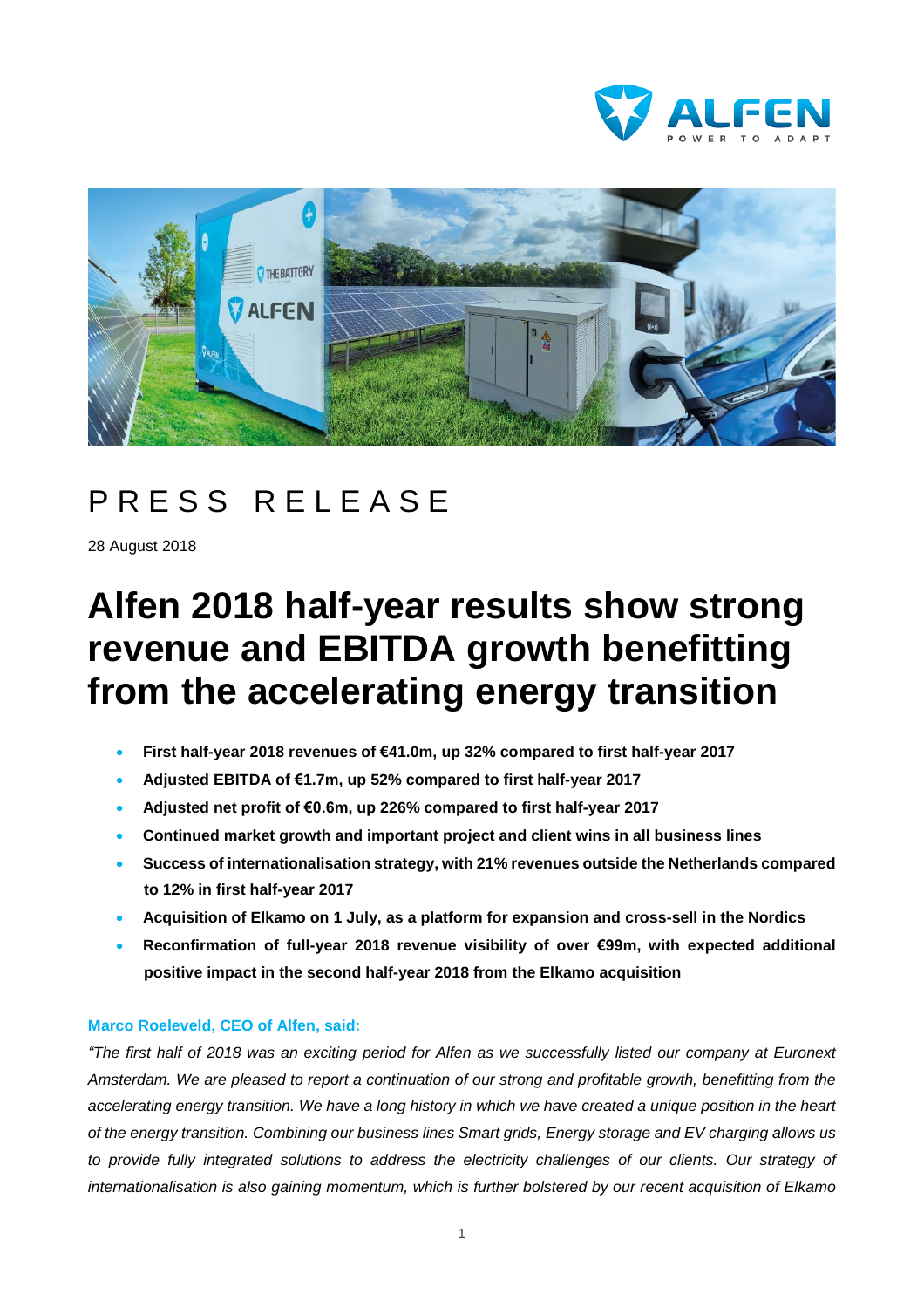in the Nordics. We continue to invest in our expanding team of loyal and hardworking employees as well as in research and development to position us for further growth. We believe that we are well-positioned for further *growth, benefitting from expected high market growth, further internationalisation, cross-selling opportunities between our business lines and our expanding service offering."*

*ALMERE, THE NETHERLANDS – Alfen N.V. (AEX: ALFEN), specialist in energy solutions for the future, today reports its condensed consolidated financial statements for the first half-year of 2018 with strong revenue and EBITDA growth, benefitting from the accelerating energy transition.*

#### **Financial highlights**

**Revenues** and other income increased by 32% from €31.0m in the first half-year of 2017 to €41.0m in the first half-year of 2018, driven by strong market growth across all business lines and further bolstered by internationalisation, cross-selling and service. The company's revenues show a typical seasonal pattern with increased levels of activity in the second half of the year. For example, in 2017, 58% of revenues were generated in the second half of the year.

In the Smart grids business line, revenues increased by 18% compared to the first half of 2017, benefitting from continued grid investments and a strong market environment for projects in the solar PV sector.

Revenues in the electric vehicle ("EV") charging business line increased by 54% compared to the first half of 2017, driven by a growing market for electric vehicles, important new client wins and further internationalisation.

Revenues and other income in the Energy storage business line increased by 162% compared to the first half of 2017, driven by a proven track record across different applications for energy storage, repeat projects for clients, important new client wins and an overall stronger market environment as compared to the first halfyear of 2017.

**Gross margin** increased from over 28% in the first half-year of 2017 to nearly 31% in the first half-year of 2018, demonstrating its ability to offset raw material price fluctuations and benefiting from its purchasing programs.

**Personnel costs** increased by 28% to €7.8m compared with €6.1m in the first half year of 2017. Despite a challenging labour market, the company was able to attract new talent benefitting from its increased public profile after the IPO and the widespread interest in the energy transition. FTEs increased from 213 at 30 June 2017 to 262 at 30 June 2018.

**Other operating cost** increased by 72% to €3.6m compared with €2.1m in the first half year of 2017. This is largely due to aligning the operation with the growing level of activity, as well as certain one-off costs and special items (see Adjusted EBITDA for details).

2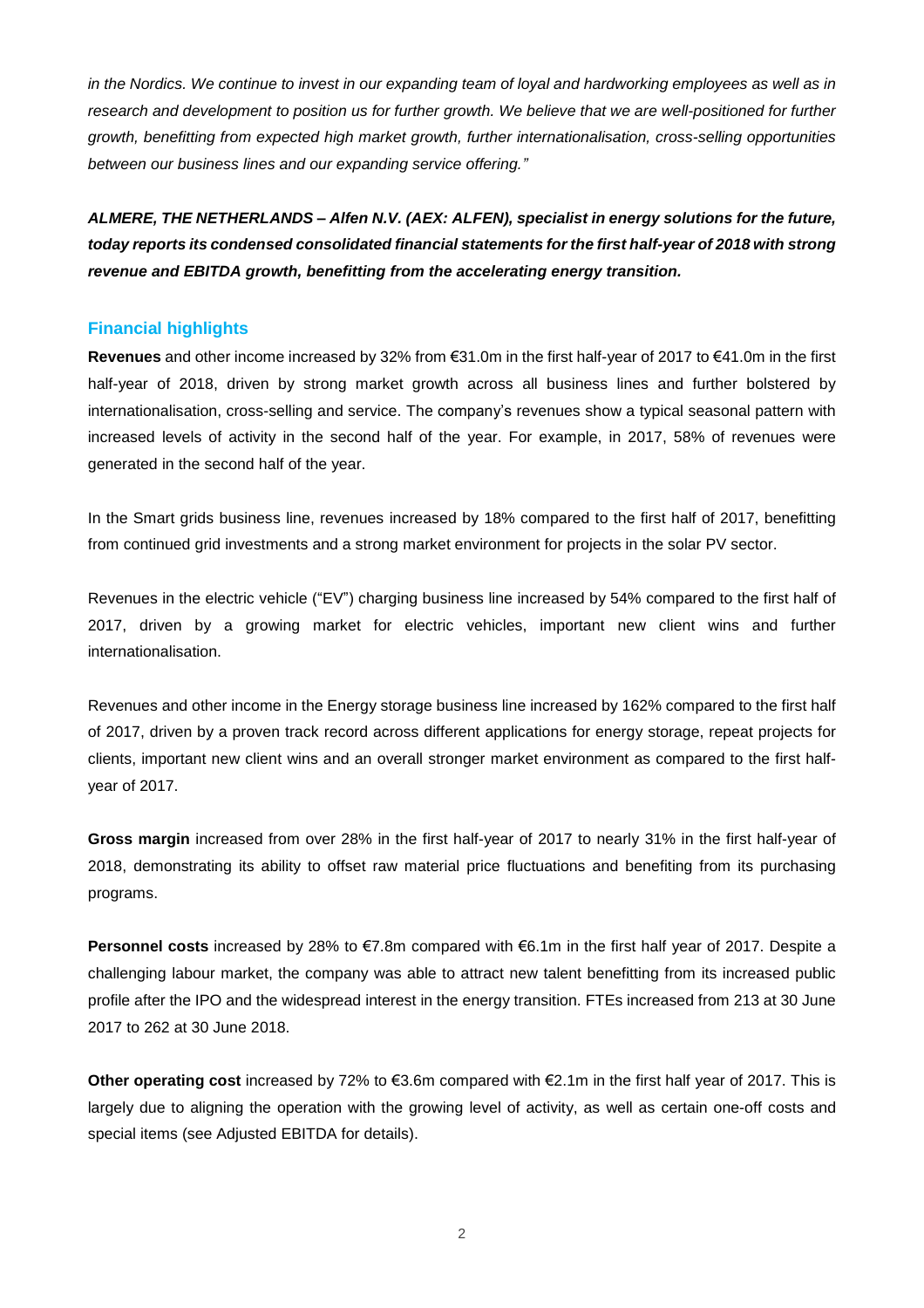**Adjusted EBITDA**1 is positive at €1.7m, a strong increase of 52% versus the first half-year of 2017. The adjusted EBITDA margin increased from 3.6% in the first half-year of 2017 to 4.2% in the first half-year of 2018. The majority of EBITDA is typically generated in the second half-year, driven by the seasonal revenue pattern as described above. EBITDA adjustments in the first half-year of 2018 amounted to €0.6m (versus €0.5m in the first half-year of 2017) and comprised of an audit fee related to Alfen's listing on the Amsterdam stock exchange, pre-acquisition costs for Elkamo, a settlement payment related to a property rental claim, share-based payment expenses associated with a Celebration Share Award Plan and a related party consultancy fee.

**Adjusted net profit** grew with 226% from €0.2m in the first half-year 2017 to €0.6m in the first half-year 2018.

**Capex** amounted to €2.1m (or 5% of revenues) as compared to €1.9m (or 6% of revenues) in the same period of 2017. Capex includes €1.4m of capitalised development costs which demonstrates the company's continued efforts to invest in innovations for the future.

**Operating cash flow** was €0.8m negative, compared to €2.1m negative in the same period in 2017.

**Net debt position** at 30 June 2018 amounted to €6.3m, compared to €3.1m at the end of 2017. Working capital increased to €3.5m (versus €1.9m at the end of 2017) due to pre-deliveries in the supply chain to cover the Summer period, seasonality and increased stock levels reflecting further growth of the business. A new loan was obtained (€5.0m, redemption in 7 years) to fund the Elkamo acquisition as of 1 July 2018. At 30 June 2018 this amount was included in cash and cash equivalents, of which €4.5m was in escrow in order to transfer the shares at 1 July 2018.

#### **Progress against strategy**

Alfen is making strong progress in executing its exponential growth strategy: 1) benefiting from strong market growth, 2) further internationalisation, 3) increasing cross-selling opportunities between its three business lines and 4) expanding its service offering.

**Market growth** throughout Alfen's three business lines continued in the first half of 2018. Due to the company's position in the heart of the energy transition, Alfen benefits from these positive market trends.

- Smart grids: Investments in large solar PV farms are growing, requiring connections to the grid as well as debottlenecking of the central electricity grids. In addition, the recently announced plans to replace natural gas with electric cooking and heating at a large part of the Dutch households will have an enormous impact on the power grids. Alfen's revenues in the Smart grids business line are increasingly diversifying from grid operators to a broader customer base.
- EV charging: The number of new full electric vehicle registrations in Europe increased by 34% between the first quarter of 2017 and the first quarter of 2018, and the number of plug-in hybrid electric vehicles by 60% (first half-year figures expected on 6 September 2018)<sup>2</sup>. New electric vehicles require more

 $\overline{a}$ 

<sup>1</sup> Earnings before interest, taxes, amortisation and depreciation adjusted for certain one-off costs and special items

<sup>2</sup> Source: European Automobile Manufacturers Association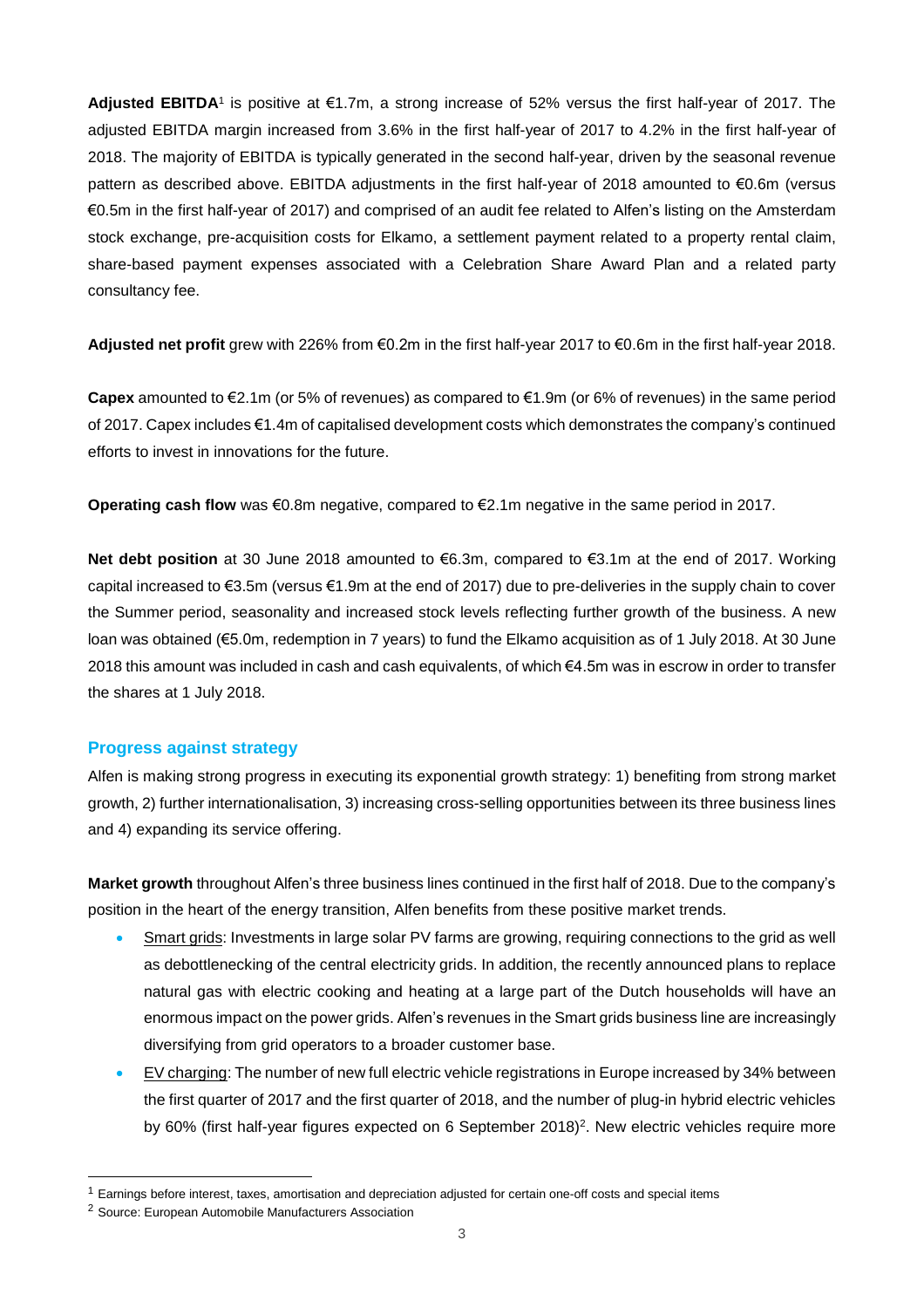chargers at home, office and public locations. The increasing penetration of electric vehicles also starts causing local constraints in the electricity grid, which can be mitigated by applying smart chargers, grid upgrades and energy storage, or a combination of these.

• Energy storage: The market for energy storage is gaining further momentum. For example, EDF recently announced that it plans to invest eight billion euros between 2018 and 2035 to become a European market leader in electricity storage<sup>3</sup>.

**Internationalisation** of Alfen's business continued, with revenues outside the Netherlands growing to 21% in the first half-year of 2018 as compared to 12% in the same period in 2017. Alfen has further strengthened its international sales organisations in Belgium, Germany and the United Kingdom, as well as its reseller and distributor positions across Europe. In addition, Alfen is currently in the process of adding own sales organisations in additional European countries.

With the acquisition of Elkamo in the Nordics on 1 July 2018, Alfen strengthened its international position in smart grid solutions through which it can serve its increasingly international client base in this segment. Alfen also intends to use Elkamo as a platform to grow its EV charging and energy storage businesses in the Nordics.

**Cross-selling** and offering integrated solutions across all three business lines is becoming increasingly important as the energy transition is putting its customers and partners for more complex challenges. Some examples from the first half of 2018 include:

- Stedin: Alfen and Dutch grid operator Stedin have a decade-long relationship in the field of smart grid products and through the involvement of Stedin in various Alfen energy storage projects. Now Alfen has also been selected to supply EV charging equipment to facilitate the electrification of Stedin's car fleet.
- ADO Den Haag football stadium: A fully integrated energy system, consisting of an EV charging hub, energy storage system and local smart grid. The energy generated during the day from the rooftop solar panels on the stadium can be stored and used during the evening to light the stadium or charge EVs.
- ElaadNL testing lab: Testing ground for EV manufacturers and grid operators to test the functionality of EVs in combination with various charging stations, including power quality effects and smart charging options. In the past, Alfen already supplied its EV charging equipment, a smart charging hub and the grid connection. This was recently expanded with an energy storage system, amongst others to provide the additional power needed for certain EV testing protocols.

**Service** becomes a more and more important part of the company's business. Alfen benefits from an increasing installed base and continuously focus on further expanding its service offering. In the EV charging business line Alfen lined up various new international service partners and in the Energy storage business line the company developed new service concepts including remote control and performance monitoring through 'TheBattery Connect'.

<sup>3</sup> Source: Reuters, 27 March 2018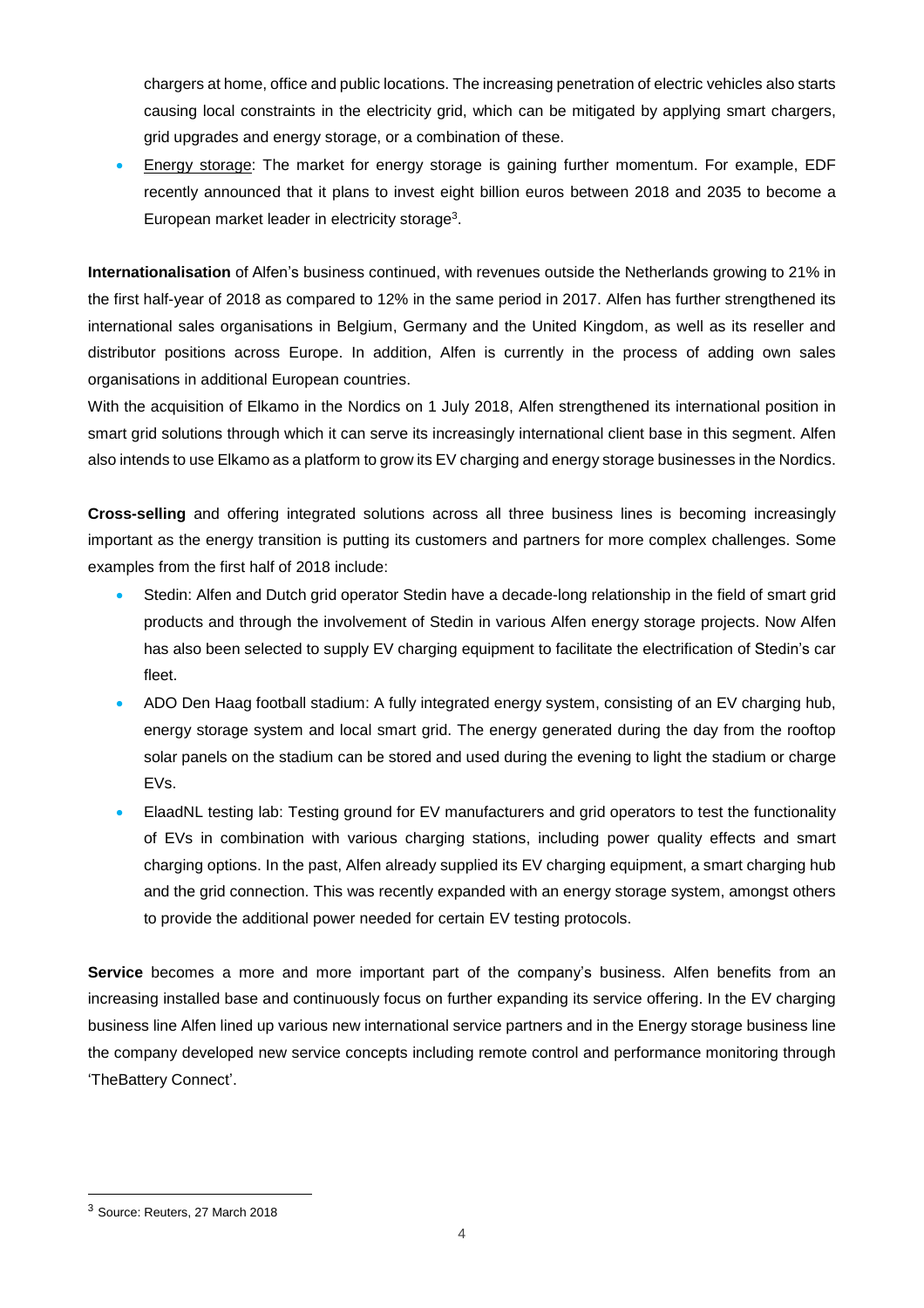#### **Important wins and outlook**

During the first part of 2018, Alfen enjoyed many important new client and project wins. Some examples include:

- Smart grid solutions:
	- o Solarcentury: connecting solar farms Twence (17.5 MWp in Hengelo, the Netherlands) and Nyrstar (45 MWp in Budel, the Netherlands) to the grid;
	- $\circ$  Allego: New framework contract for the supply of transformer substations to connect Allego's EV charging stations in various countries
- EV charging equipment:
	- o Vattenfall: expanded existing contract for EV chargers (covering the Netherlands, Germany and Sweden) to also include the UK and Ireland;
	- $\circ$  E.On: New framework contract for supplying EV chargers across various European countries;
- Energy storage systems:
	- o BMW: supplying a mobile integrated storage and fast charging solution to one of BMW AG's EV test locations in Munich;
	- $\circ$  Lidl: supplying a storage system for self-consumption of renewable energy, grid congestion management and energy trading at a distribution centre in Nijmegen, the Netherlands.

Alfen continues to anticipate positive market developments in all its business lines. Alfen's Smart grids business line is expected to continue to benefit from grid investments by grid operators as well as continued investments in solar PV. The EV charging business line is expected to benefit from various new EV models that are announced to come to the market in 2018 and 2019, further driving the need for EV charging equipment. Driven by the increased penetration of EVs and continued roll-out of renewables, Alfen expects the demand for energy storage to further increase. In addition, the company increasingly benefits from repeat customers and its capability to offer integrated solutions across all business lines.

The company believes that it is ready to further reap the benefits from its recent and new innovations. Examples include the 'Eichrecht' (German regulation related to data) compliant EV charger for the German public charging market, a special substation which was developed to facilitate large-scale solar PV farms and newly developed applications for TheBattery related to mobile applications (e.g. at festivals), ultrafast EV charging and data centres.

Alfen expects to further benefit from its expanded international footprint and plan to continue expanding its international salesforce. In addition, the recent acquisition of Elkamo will add to Alfen's international footprint in smart grid solutions. Alfen also intends to use Alfen Elkamo as a platform to grow the EV charging and energy storage businesses in the Nordics.

Based on the first half-year performance and current visibility, the company reconfirms its full-year 2018 revenue visibility of over €99m, with expected additional positive impact from the Elkamo acquisition in the second half-year of 2018.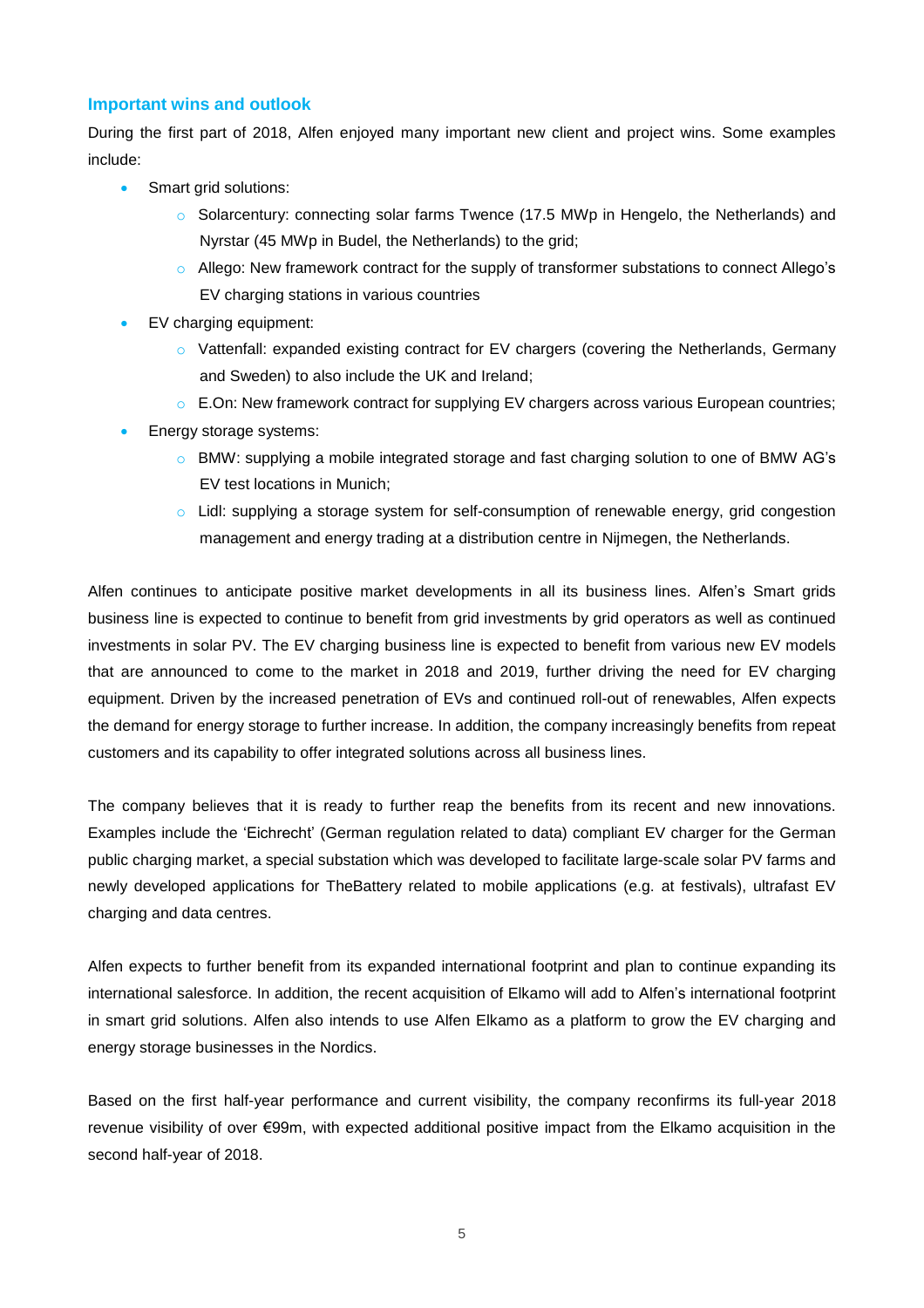#### *About Alfen*

Netherlands-based Alfen is operating internationally in the heart of the energy transition, as a specialist in energy solutions for the future. With its 80-years' history, Alfen has a unique combination of activities. Alfen designs, develops and produces smart grids, energy storage systems, and electric vehicle charging equipment and combines these in integrated solutions to address the electricity challenges of its clients. In the period between 2015 and 2017 Alfen grew its revenues with 21% on average with a positive net profit. Alfen has market leading positions in the Netherlands and experiences fast international growth benefitting from its first mover advantage. For further information see Alfen's website at: [www.alfen.com](http://www.alfen.com/) .

#### *Notes to the press release*

This is a public announcement by Alfen N.V. pursuant to section 17 paragraph 1 of the European Market Abuse Regulation (596/2014). This public announcement does not constitute an offer, or any solicitation of any offer, to buy or subscribe for any securities in Alfen N.V.

The reported data in this press release have not been audited.

#### *Forward looking statements*

This press release may include forward-looking statements. All statements other than statements of historical facts may be forward-looking statements. These forward-looking statements may be identified by the use of forward-looking terminology, including the terms such as guidance, expected, step up, announced, continued, incremental, on track, accelerating, ongoing, innovation, drives, growth, optimizing, new, to develop, further, strengthening, implementing, well positioned, roll-out, expanding, improvements, promising, to offer, more, to be or, in each case, their negative or other variations or comparable terminology, or by discussions of strategy, plans, objectives, goals, future events or intentions. Forward-looking statements may and often do differ materially from actual results. Any forward-looking statements reflect Alfen's current view with respect to future events and are subject to risks relating to future events and other risks, uncertainties and assumptions relating to Alfen's business, results of operations, financial position, liquidity, prospects, growth or strategies. Forwardlooking statements reflect the current views of Alfen and assumptions based on information currently available to Alfen. Forward-looking statements speak only as of the date they are made, and Alfen does not assume any obligation to update such statements, except as required by law.

Alfen's revenue outlook estimates are management estimates resulting from Alfen's pursuit of its strategy. Alfen can provide no assurances that the estimated future revenues will be realised and the actual revenue for 2018 could differ materially. The expected revenues have also been determined based on assumptions and estimates that Alfen considered reasonable at the date these were made. These estimates and assumptions are inherently uncertain and reflect management's views which are also based on its historic success of being assigned projects, which may materially differ from the success rates for any future projects. These estimates and assumptions may change as a result of uncertainties related to the economic, financial or competitive environment and as a result of future business decisions of Alfen or its clients, such as cancellations or delays, as well as the occurrence of certain other events.